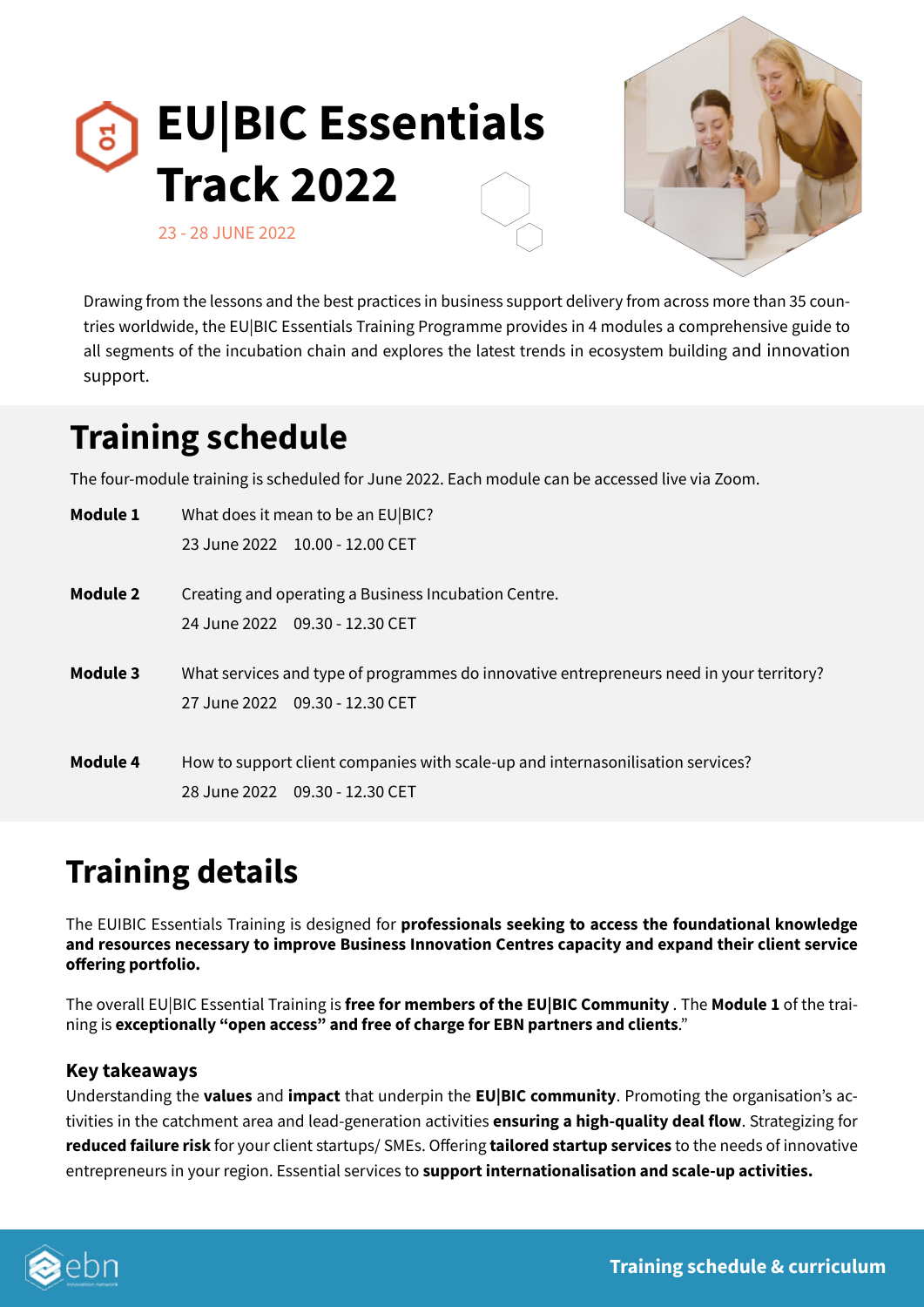# **Module details**

# **MODULE 1 WHAT DOES IT MEAN TO BE AN EU|BIC?** 23 JUNE 2022

# **Leading topics**

• Which are the missions and standards that underpin the European Certified EU|BIC Community

# **Agenda**

10:00 -11:00 CET

- EU|BIC supporting the entrepreneurs of the future. Smart actions for a sustainable society
- EU|BIC Innovation Model

11:00 -12:00 CET I Roundtable discussion:

- Creating an entrepreneurship culture. How to Start-up entrepreneurs supporting Environmentally Sustainable Impact with focus on People, Profit and Planet.
- How to build national and international ecosystems of investors. What are the challenges? EU|BICs role and paths of collaboration.
- How to build private business models for an EU|BIC? How to support deep tech companies and assure transfer of technology, ensure attraction of foreign companies?
- EU|BIC role as a broker: Methodology of open and interactive innovation targeting growth companies; The Triple Impact Social Entrepreneurship Accelerator.

# **Trainers and expert contributors**

- **• [Alexis Toft](https://www.linkedin.com/in/alexisjtoft/)**, Head of [Minerva Business Angel Network](https://minerva.uk.net/) at EU|BIC [University of Warwick Science Park](https://www.warwicksciencepark.co.uk/)
- **• [Francisco Pizarro Escribano,](https://www.linkedin.com/in/pacopizarro/)** CEO at EU|BIC [Extremedura \(Fundecyt-PCTEX\)](http://www.fundecyt.es/index.php?idioma=en)
- **[Gitte Schober](https://www.linkedin.com/in/gitteschober/), Team Entrepreneurship Manager at EU|BIC [StartHub Wageningen](https://www.starthubwageningen.nl/)**
- **• [Moyses Moyseos](https://www.linkedin.com/in/moysesmoyseos/)**, Operations Manager at [Gravity Ventures Incubator](https://www.gravity.ventures/) by EU|BIC [CyRIC | Cyprus Research](https://www.cyric.eu/)  [& Innovation Center Ltd](https://www.cyric.eu/)







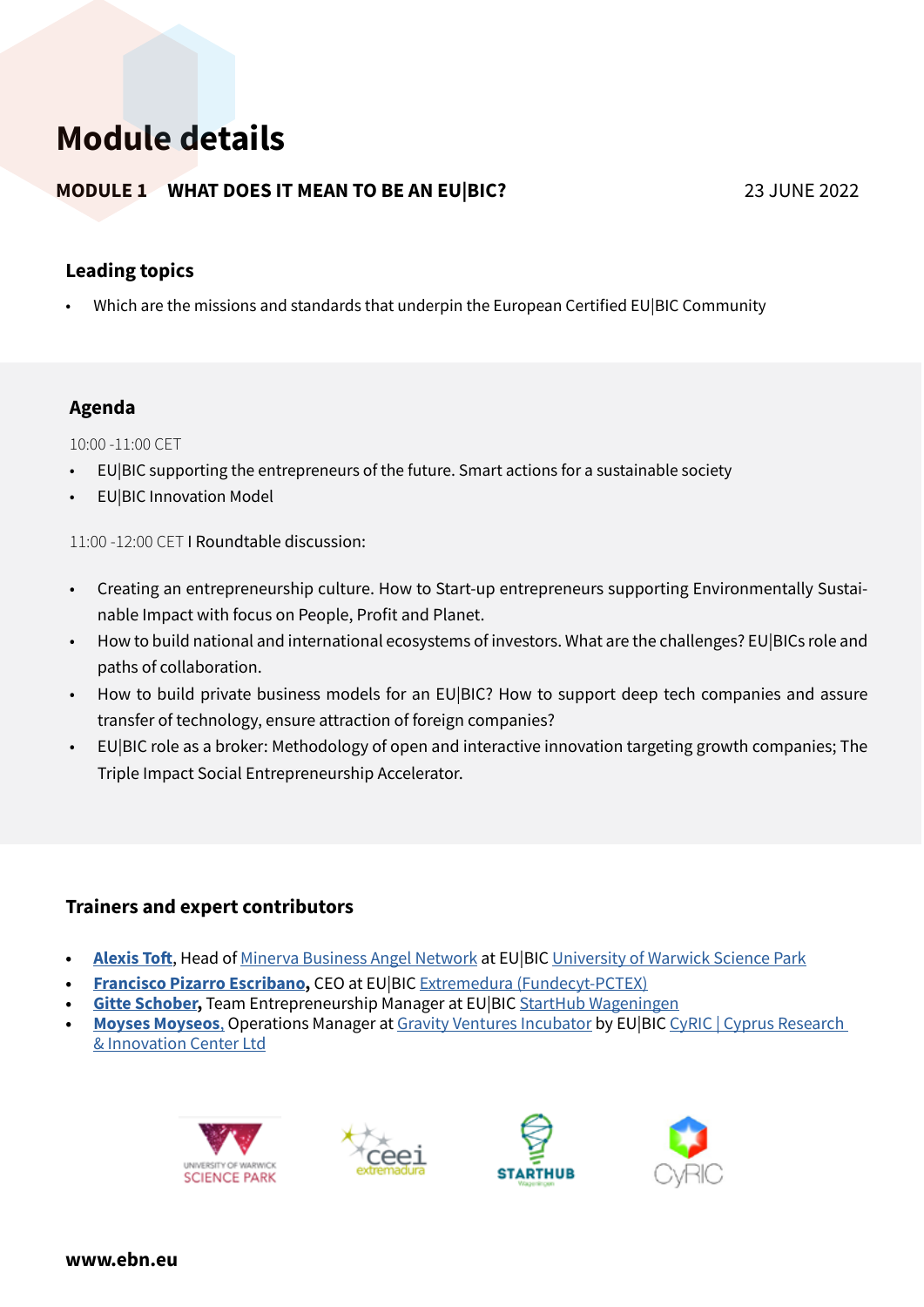

### **MODULE 2 CREATING AND OPERATING A BUSINESS INCUBATION CENTRE** 24 JUNE 2022

#### **Leading topics**

## **Agenda**

#### 09:30 – 10:15 CET

Process of Creating a Business Incubation Centre.

- What are the benefits of an innovation and entrepreneurship support structure?
- Alignment with Regional strategies and public authorities.
- Business model for support structures. Examples from EU|BIC Wacano.
- Ecosystem development and business models.

Process of Creating an Incubator. • **•** How to stimulate innovation & entrepreneurship to have high-quality deal flow with lead-generation activities.

10:15 -10:55 CET I Roundtable discussion

- What journey & progress for a new European Business Innovation Centre?
- How to respond to national systemic innovation challenges? Decentralisation and diversification of entrepreneurship instruments.
- How to create attractiveness for a given region by stimulating innovation & entrepreneurship initiatives. Objective: regional economic sustainable development.
- The pillars of quality business support? Practical examples, 1-on-1, group and pitcing sessions.

• Working and supporting early-stage companies. • Providing technology transfer capacity from Univer-

viding technology transfer capacity from Universi-

• Developing highly effective models for decentrali-

• Collaborate with corporates: Microsoft Google cl-

oud, AWS, Dell, Hubspot and more.

#### **Trainers and expert contributors**

- **• [Vivian Bertin,](https://www.linkedin.com/in/vivian-bertin-54a92b48/)** Program Manager at EU|BIC [Wacano](https://wacano.co/)
- **• Ahmed Dahy**, Branch manager, EU|BIC [TIEC](https://tiec.gov.eg/English/Pages/default.aspx), Assiut branch
- **• [Carlos Soares Lopes](https://www.linkedin.com/in/carlossoareslopes/)**, CEO at [Startup Madeira](https://startupmadeira.eu/)
- **• [Eileen Moloney](https://www.linkedin.com/in/eileenmoloney1/),** Senior Consultant at [CorkBIC](https://www.corkbic.com/about2)

## **Leading topics**

• Developing network of investors and national/ international business mentors' network.

### **Agenda**

11:00 – 12:30 CET

- Developing network of investors and national/ international business mentors' network,
- Working & supporting early-stage companies, pro-

### **Trainers and expert contributors**

- **• [Eduardo Díaz Sánchez,](https://www.linkedin.com/in/ediaz1/)** Head of Unit at EU|BIC [Fundación madri+d](https://www.madrimasd.org/)
- **• [Eric Barquissau](https://www.linkedin.com/in/eric-barquissau-a840773/)**, Incubator Advisor at EU|BIC [Estia Entreprendre](https://entreprendre.estia.fr/)
- **[Martin Hulobec](https://www.linkedin.com/in/martin-holubec-3a1b771/)**, Incubation Advisor at EU|BIC Pilsen





# **Training schedule & curriculum**





tier



sities to SMEs.

ties to SMEs.

sed incubation.

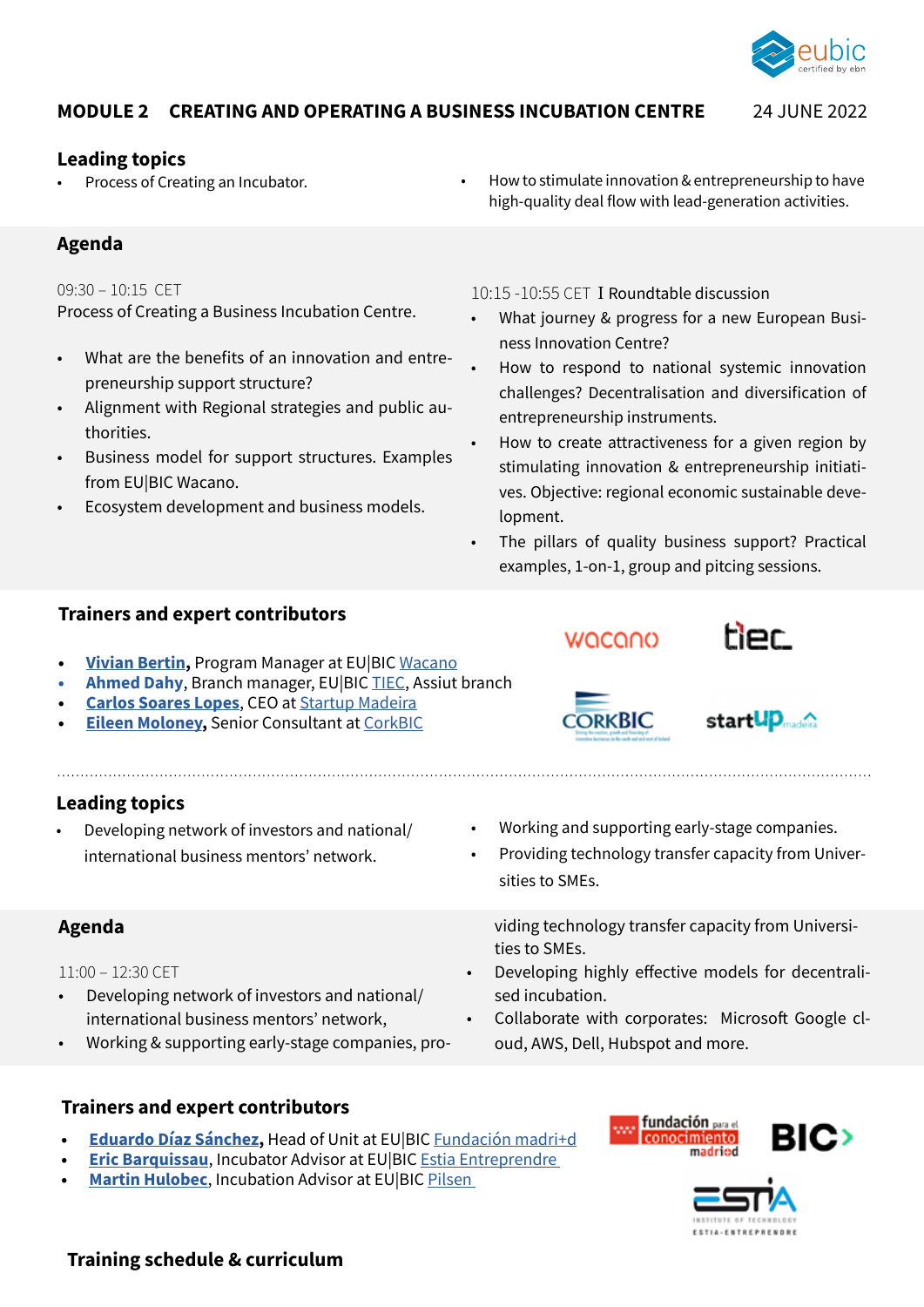# **MODULE 3 STARTUP SERVICES** 27 JUNE 2022

### **Leading topics**

What services and type of programs do innovative entrepreneurs need in your territory?

## **Agenda**

#### 09:30 – 10:15 CET

Krystel Khalil, Director of Programs: Innovation, Social Entrepreneurship, Circular Economy at EU|BIC Berytech

- How to develop business support programs under specific industry verticals.
- Train of trainers methodology to fit industry verticals.

10:15 -10:55 CET I Roundtable discussion

- Social Innovation methodologies & practices to support the design, validation & acceleration of social impact ideas and their business applications
- How to create comprehensive funnel of support for companies through open innovation collaboration?
- How to set up your own investment impact fund? Reflexion, partners and models. How to scout & select impact driven sustainable ventures?

## **Trainers and expert contributors**

- **• [Krystel Khalil](https://www.linkedin.com/in/krystelkhalil/?original_referer=https%3A%2F%2Fwww%2Egoogle%2Ecom%2F&originalSubdomain=lb),** Director of Programs: Innovation, Social Entrepreneurship, Circular Economy at EU|BIC [Berytech.](https://berytech.org/)
- **• [Filippo Psacharopulo](https://www.linkedin.com/in/filippo-psacharopulo-b87501115/)**, Investment Manager at EU|BIC Candidate [SocialFare](https://socialfare.org/en/).
- **•• [Marco Cornetto](https://www.linkedin.com/in/marcocornetto/)**, Startup & Social Business Developer at EU|BIC Candidate [SocialFare.](https://socialfare.org/en/)
- **[Manuela Giacobbi](https://www.linkedin.com/in/manuela-giacobbi-599450156/)**, Coordinator of [Lazio Innova](https://www.lazioinnova.it/) Open Innovation Active Spaces at EU|BIC Lazio Innova.







## **Leading topics**

How to sup- port early-stage startups with acceleration and open innovation programmes.

## **Agenda**

11:00 – 12:30 CET

- How to support startups with acceleration and open innovation programmes?
- LivingLab: innovative solutions that contributes to dynamizing the business environment and accelerating innovation processes.
- How to connect startups with SMEs and corporates, through public-private challenges?

# **Trainers and expert contributors**

- **• [Bartosz Józefowski](https://www.linkedin.com/in/bartosz-j%C3%B3zefowski-10b6854/),** Deputy director at [Kraków Technology Park \(KTP\)](https://www.kpt.krakow.pl/en/)
- **• [Laura Autor,](https://www.linkedin.com/in/laura-autor/)** Innovation Coordinator at EU|BIC [Beaz Bizkaia](https://www.linkedin.com/company/beaz-bizkaia/).
- **• Celia García Anzano,** CEO EU|BIC [Aragon](https://www.ceeiaragon.es/).
- **• [Ignacio Uzquiza Cuellar,](https://www.linkedin.com/in/ignacio-uzquiza-cuellar/)** Financial and Business Support & EU Project Manager at EU|BIC [Murcia.](https://www.ceeim.es/en/)